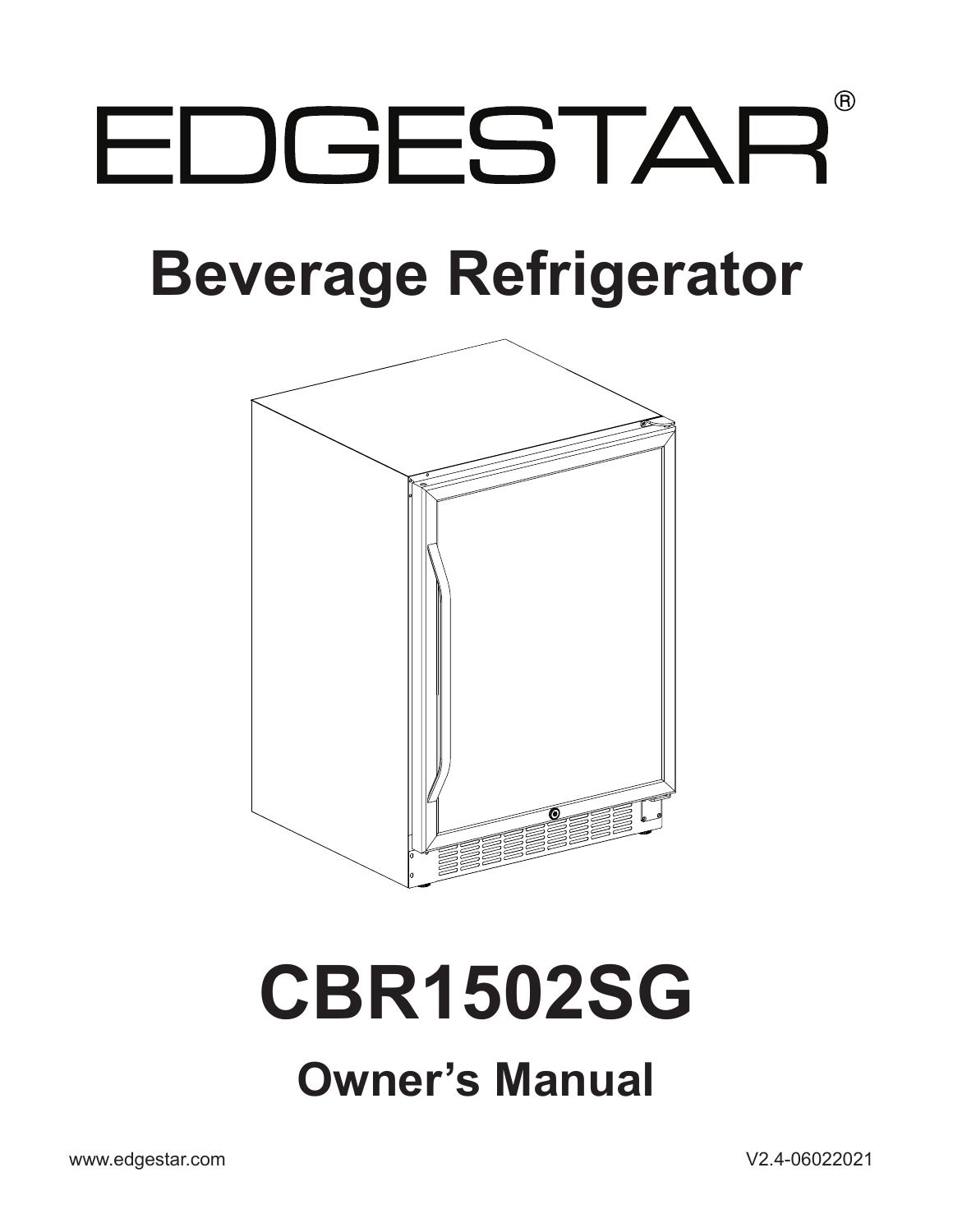## <span id="page-1-0"></span>**Important Safety Information**

Improper handling can cause serious damage to the EdgeStar refrigerator and / or injury to the user. This refrigerator is designed for domestic indoor use only. **Do not use the unit for industrial or commercial use.** Any other use may invalidate the warranty. Please review the ratings label located on the rear panel of the unit for electrical and other technical data related to this unit. The unit must be used in a properly grounded wall outlet.

**Please read and follow the safety information listed below to reduce the risk of fire, electric shock, or injury.** 



### **Electrical Safety**

- Do not exceed the power outlet ratings.
- It is recommended the refrigerator be connected on its own circuit.
- The unit must be installed in accordance with state and local electrical codes.
- A standard electrical supply (115 V, 60Hz), that is properly grounded in accordance with the National Electrical Code and local codes and ordinances is required.
- Use outlets that cannot be turned off by a switch or pull chain.
- Always turn the unit off and unplug it from the outlet when cleaning.
- Unplug the unit if it is not going to be used for an extended period of time.
- Do not operate the unit with a power plug missing the ground plug, a damaged cord, or a loose socket.
- Be sure the refrigerator is properly grounded.
- Avoid installation in high humidity environments such as bathrooms and non-acclimatized basements. Excess moisture may create condensation on the door and impact the performance of the refrigerator.
- Never plug or unplug the unit with wet hands.
- Do not bypass, cut, or remove the grounding plug.
- Do not use extension cords or power strips with this unit. You may need to contact your electrician if it is necessary to use a longer cord or if you do not have a grounded outlet. Do not modify the power cord's length or share the outlet with other appliances.
- Do not start or stop the unit by switching the circuit's power on and off.
- If the power cord is damaged, it must be replaced by the manufacturer or a qualified technician.
- Never repair the unit while it is plugged in.
- Immediately unplug the unit if it makes strange sounds, emits smells, or smoke comes out of it, and contact customer service.
- Do not remove any part of the casing unless instructed to do so by an authorized technician.
- You should never attempt to repair the unit yourself. Contact customer service for service options if the unit needs service.



**DANGER:** Flammable Refrigerant Used! When handling, moving, and using the refrigerator, make sure to avoid either damaging the refrigerant tubing or increasing the risk of a leak. **!**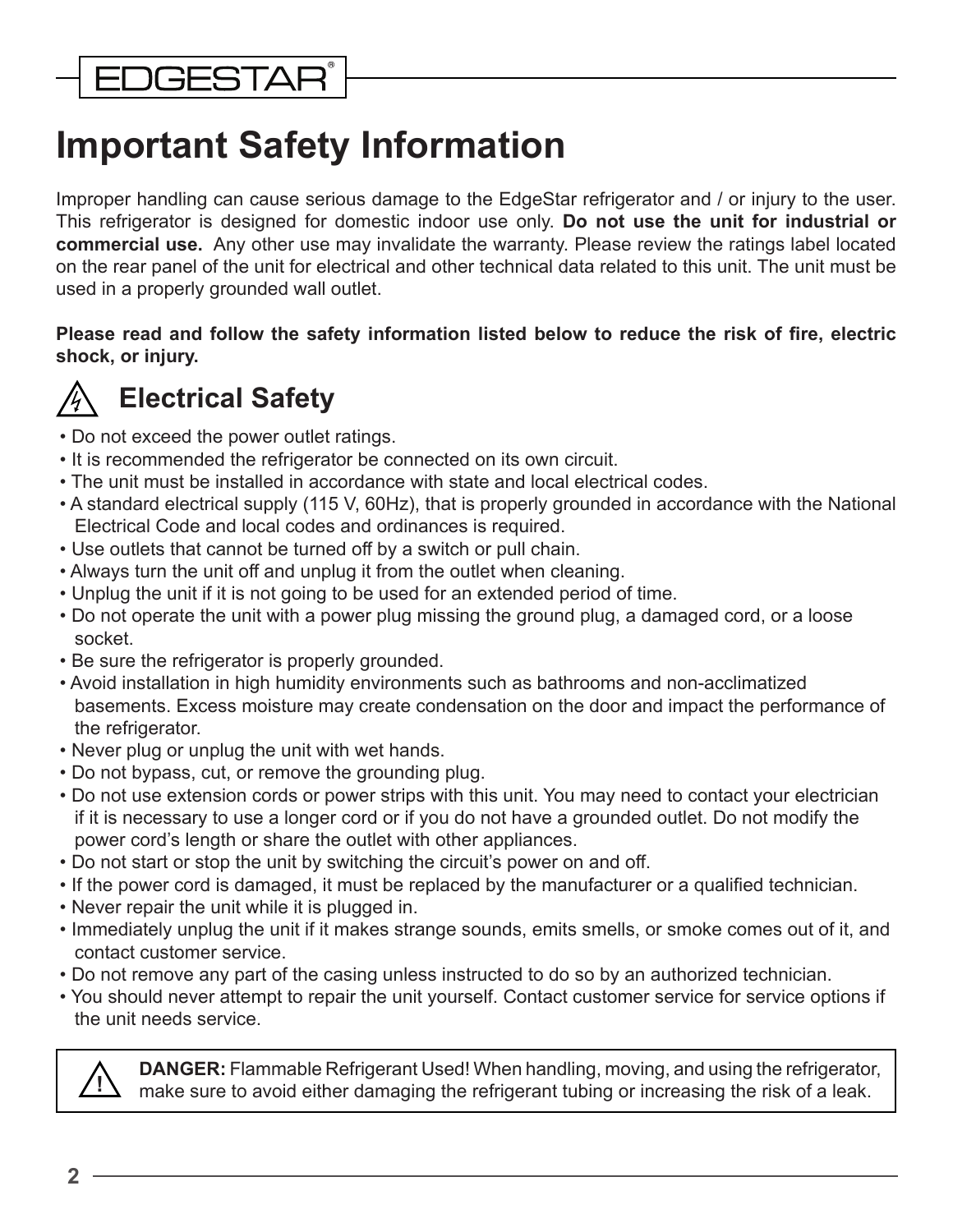## **Important Safety Information**

#### **General Safety !**

- To prevent injuries, use at least two people to move and install the refrigerator.
- Install the refrigerator in a well-ventilated area where the ambient temperature is above 50° F and below 90° F.
- The temperature range for this refrigerator is optimized for storage. Perishable food items may require a different storage environment.
- Do not place hot or warm items into the refrigerator before they cool down to room temperature.
- This unit is designed to be installed indoors, and protected from rain, sleet, snow, and / or moisture. • This unit is not intended to be used by children.
- Children should be supervised to ensure that they do not play with this product.
- Never allow children to crawl inside the refrigerator. If you are disposing of the unit, remove the door.
- Do not use this appliance near flammable gas or combustibles such as gasoline, benzene, or thinner.
- Do not store explosive substances such as aerosol cans with flammable propellant in this appliance.
- Do not place the unit near heat sources such as ovens, grills, or direct sunlight.
- Only use in an upright position on a flat, level surface and provide proper ventilation.
- Do not pinch or kink the power supply line between the unit and cabinet.
- Do not leave any cleaning solutions in the unit.
- Do not use solvent-based cleaning agents or abrasive solutions to clean the unit as they may damage the interior and exterior.
- Do not place any other appliances on top of the unit.
- Do not turn the unit upside down, on its side, or at an angle off level.
- If your model of refrigerator is equipped with a lock, keep the keys away from children.
- Do not move the unit without emptying the contents and securing the door in a closed position.
- This appliance is not intended for use by persons (including children) with reduced physical, sensory, or mental capabilities unless they are given supervision or instruction by a person responsible for their safety.
- This appliance is meant for use in the household or similar settings.
- Keep all ventilation openings clear of obstruction.
- Do not use mechanical devices or other means to accelerate the defrosting process.
- Do not damage the refrigerant circuit.
- Do not use other appliances inside the refrigerator unless recommended by the manufacturer.

• If the power cord is damaged, it must be replaced by the manufacturer, its service agent, or a similarly



**DISPOSAL:** This appliance may not be treated as regular household waste, it should be taken to the appropriate waste collection **!**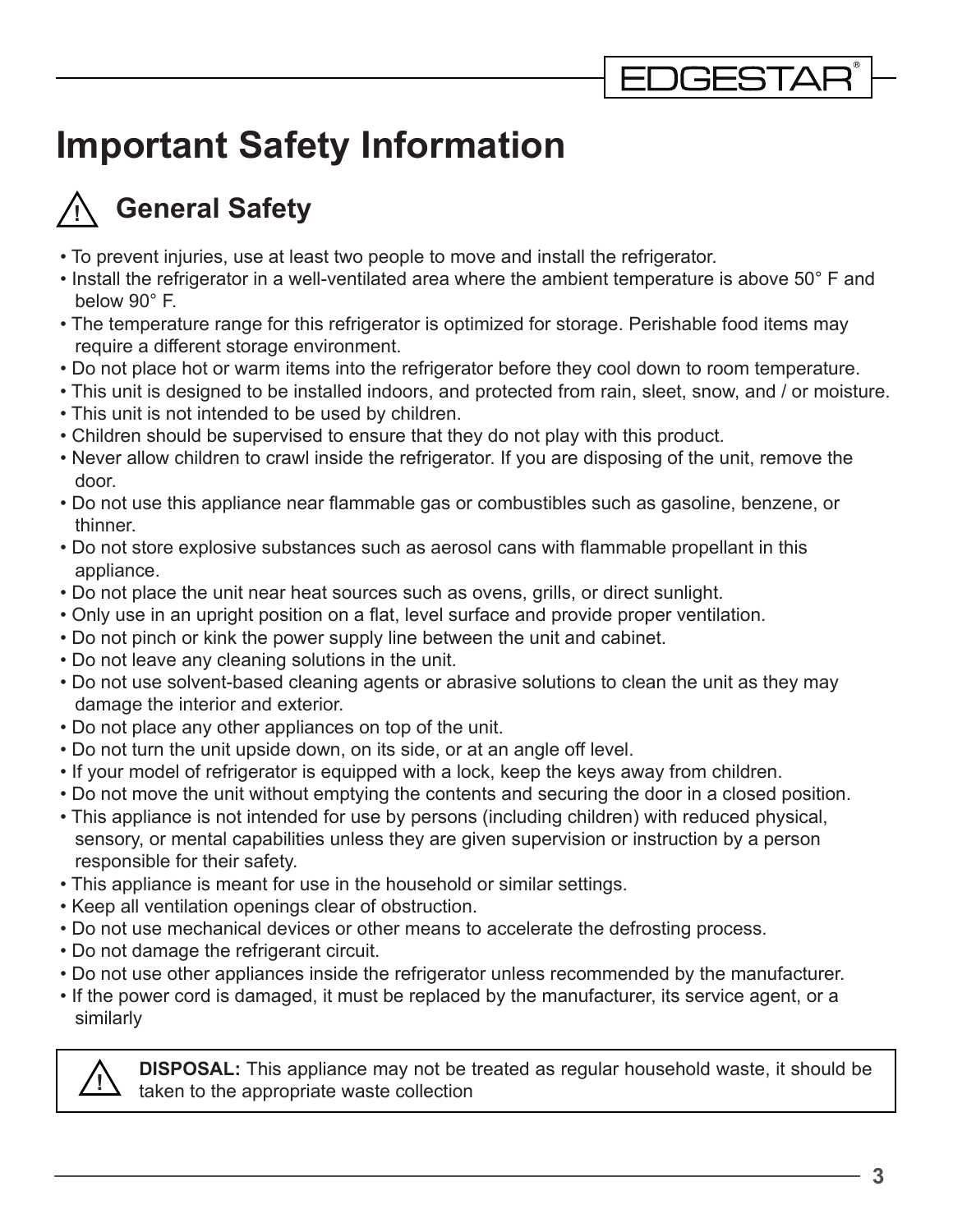### **EDGESTAR**

## **Table of Contents**

| Operation. |  |
|------------|--|
|            |  |
|            |  |
|            |  |
|            |  |
|            |  |
|            |  |
|            |  |
|            |  |
|            |  |
|            |  |
|            |  |
|            |  |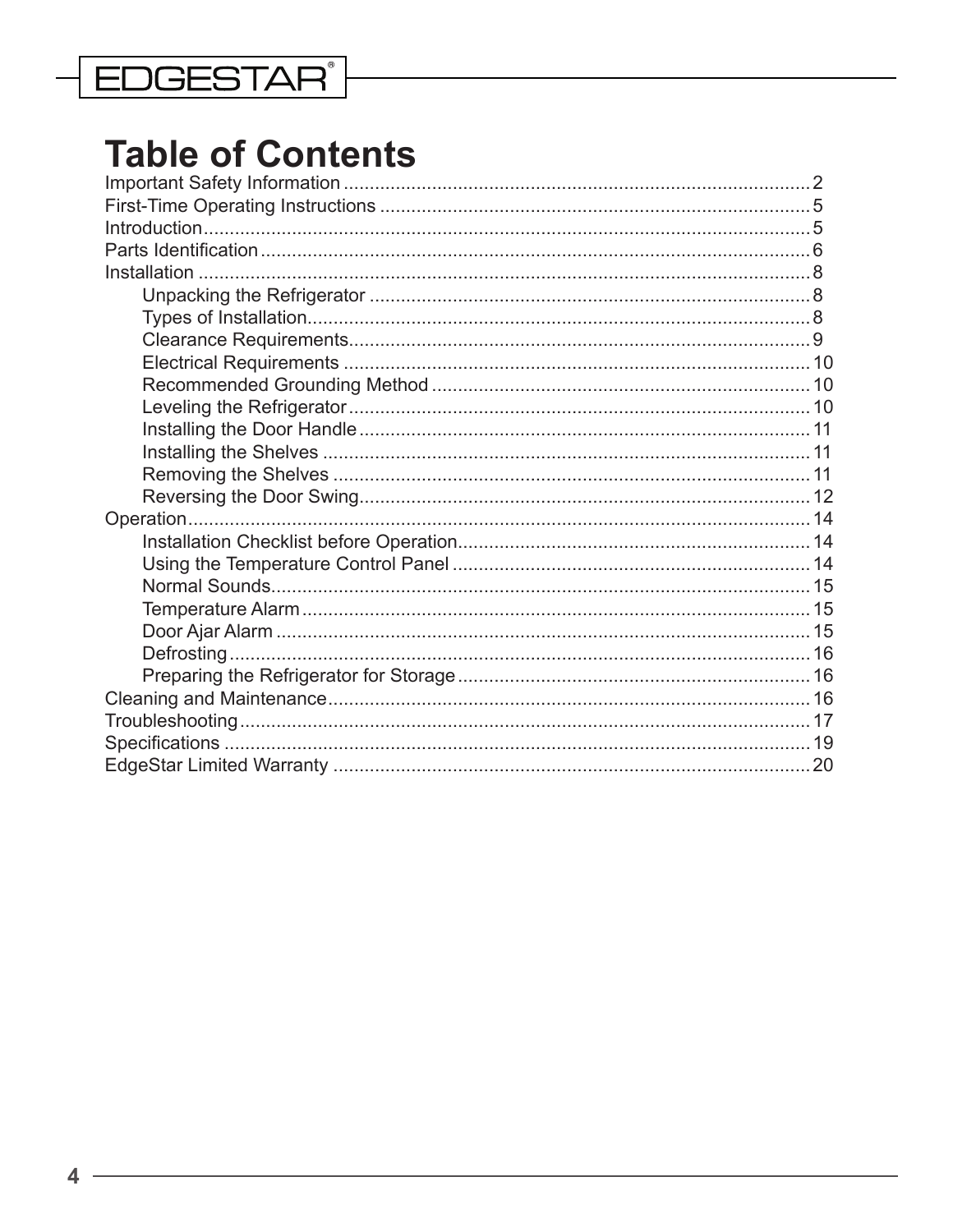

## <span id="page-4-0"></span>**First-Time Operating Instructions**

Before use, make sure all packaging labels and materials are removed from the unit. Be sure to keep track of all included parts and pieces before discarding the packaging materials. It is advised that you keep the original box and packaging materials in case you ever need to move or ship the appliance in the future.

Let the unit stand for at least 24 hours before you use it; this allows the cooling components time to settle from transit. The instruction manual should be read before use.

## **Introduction**

Thank you for purchasing this EdgeStar refrigerator. We hope that this purchase will be the beginning of a lasting and rewarding relationship between you and EdgeStar. We will provide the customer support and exemplary products necessary to nurture that relationship.

This manual contains important information regarding the proper installation, use, and maintenance of your refrigerator. Following this manual will ensure that your product will work at its peak performance and efficiency.

#### Please save the original product packaging in case you need to safely transport your refrigerator.

For Your Records:

Please write down the model number and serial number below for future reference. Both numbers are located on the ratings label on the back of your unit and are needed to obtain warranty service. You may also want to staple your receipt to this manual as it is the proof of your purchase, and is also needed for service under your warranty.

Model Number: \_\_\_\_\_\_\_\_\_\_\_\_\_\_\_\_\_\_\_\_\_\_\_\_\_\_\_\_\_\_\_\_

Serial Number: \_\_\_\_\_\_\_\_\_\_\_\_\_\_\_\_\_\_\_\_\_\_\_\_\_\_\_\_\_\_\_\_

Date of Purchase: **Example 20** 

For a more efficient experience, please do the following before contacting customer service:

- If you received a damaged product, immediately contact the retailer or dealer who sold the product.
- Read and follow this instruction manual carefully to help you install, use, and maintain your refrigerator.
- Read the troubleshooting section of this manual. It will help you diagnose and solve common issues.
- Visit us on the web at www.edgestar.com to register your product, download product guides, and access additional troubleshooting resources and up-to-date information.
- For warranty service, customer service representatives are available at **service@edgestar.com.**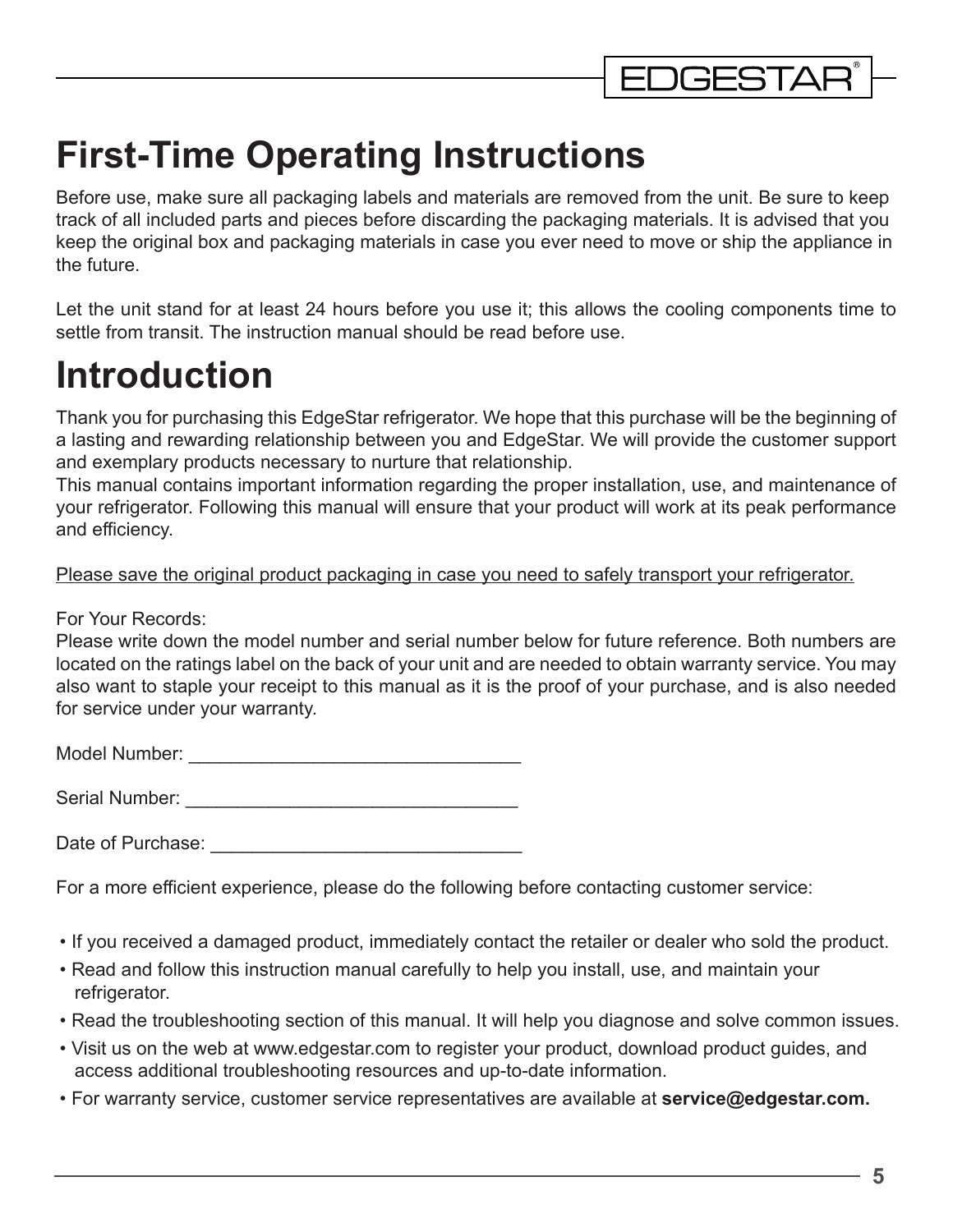### <span id="page-5-0"></span>**EDGESTAR®**

## **Parts Identification**

**Note:** Gather the model and serial number from the product label and write them down before installing the refrigerator.

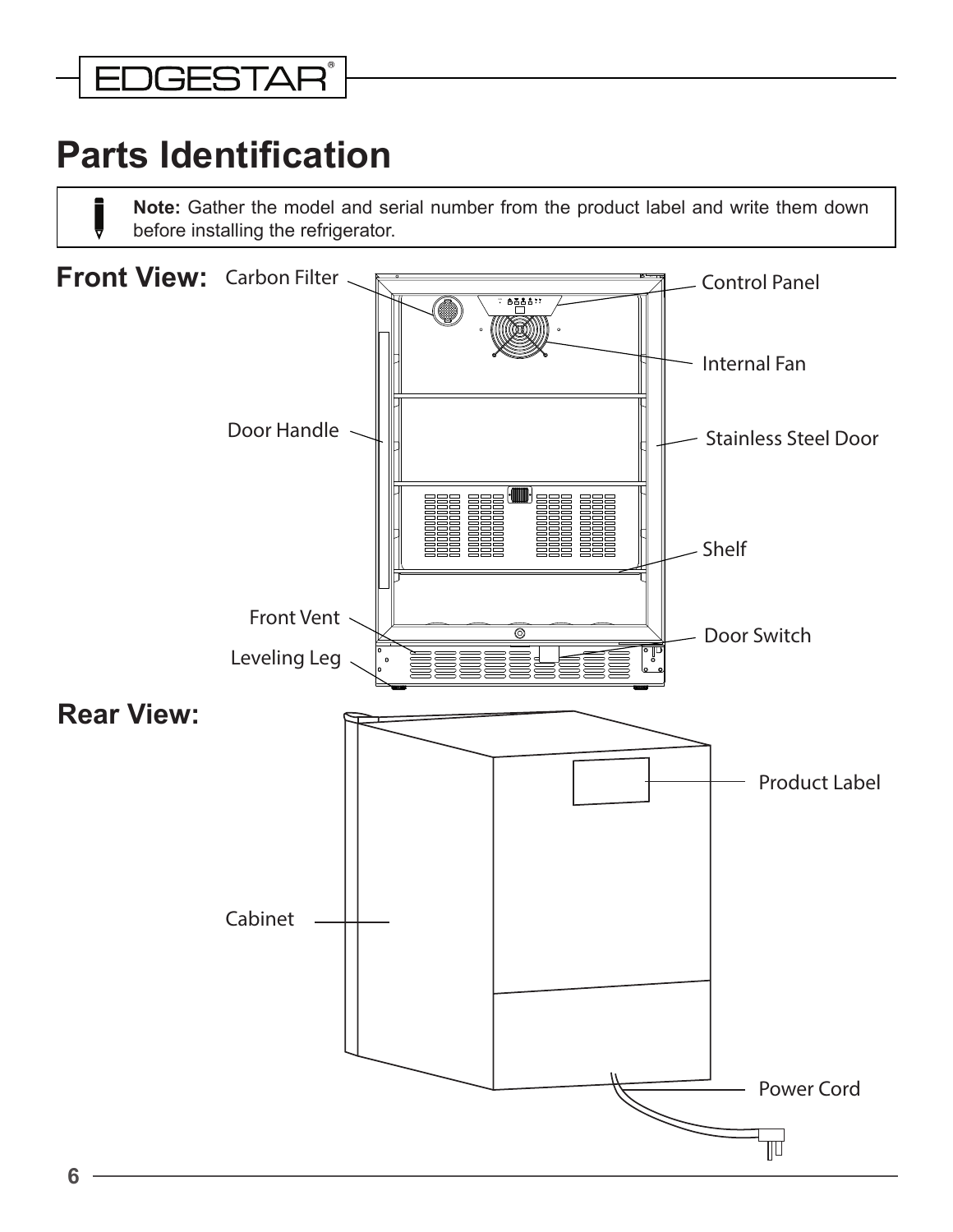

### **Carbon Filter:**

A built-in carbon filter protects your contents by acting as a natural barrier against harmful odors.



**Note:** The carbon filter should be replaced every 3-6 months depending on the unit's exposure level to odor. If the unit is placed in a kitchen, regular replacement every three (3) months is ideal.

#### **Internal Fan:**

This is an air-cooled unit equipped with an internal fan that maintains a consistent internal temperature.

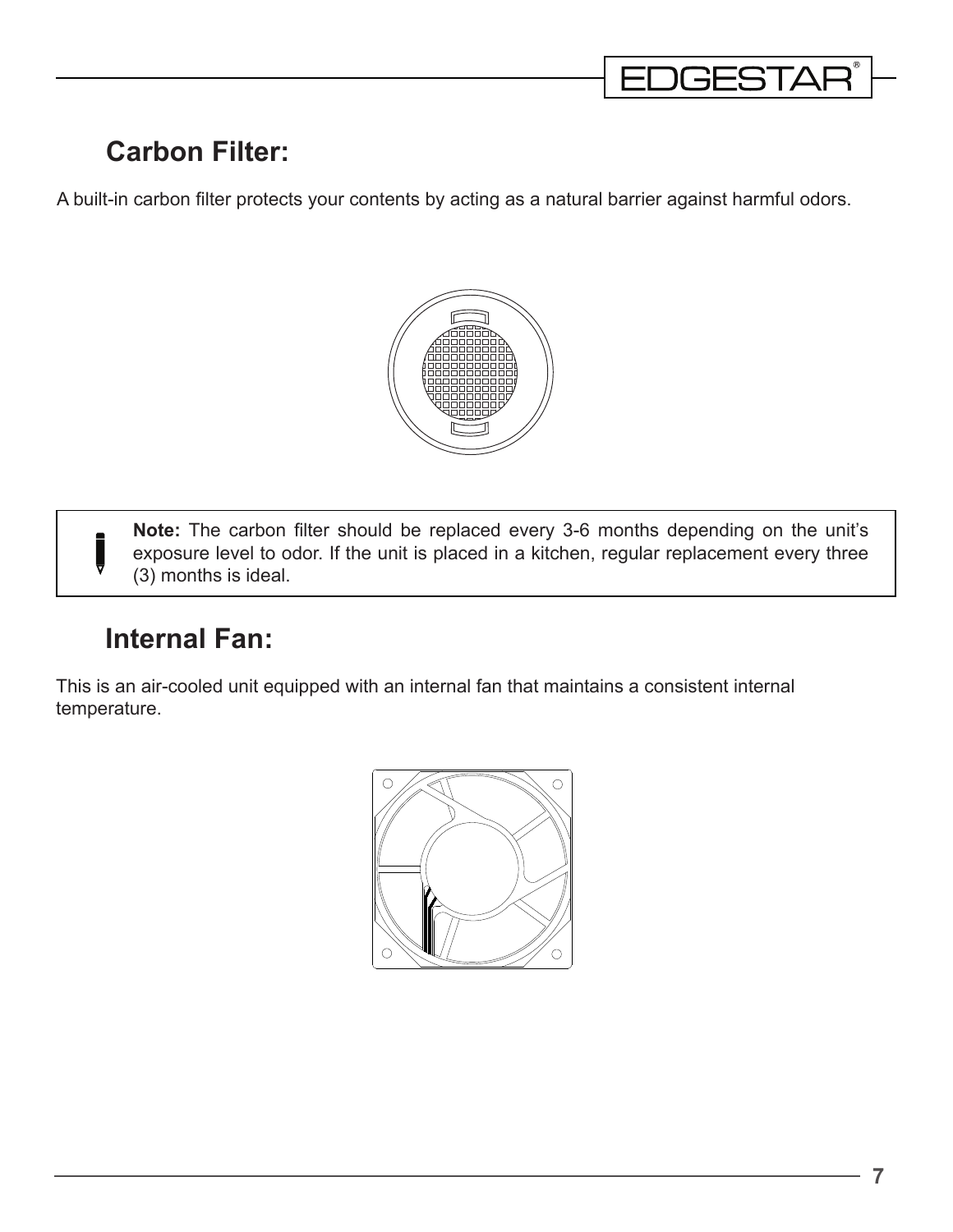### <span id="page-7-0"></span>**DGESTAR**

## **Installation**

The refrigerator should be installed in accordance with local electrical code requirements. The refrigerator should also be placed in a location that is strong enough to support its total weight, keeping in mind that it will weigh substantially more when fully loaded than when empty. **Before you plug the refrigerator into a power supply, be sure to let it stand upright for at least 24 hours to allow the compressor's oils to settle.**

### **Unpacking the Refrigerator**



**Warning:** Use two or more people to move and install the refrigerator. Failure to do so can result in back or other injury. Carefully remove the packaging materials. Remove any shipping tape and glue from your refrigerator before use. Do not use sharp instruments, rubbing alcohol, flammable fluids, or abrasive cleaners to remove tape or glue. These products can damage the surface of your refrigerator.

**Warning:** Do not remove any safety, warning, or product information labels from your refrigerator. **!**

### **Types of Installation**

This refrigerator has been designed for freestanding or built-in installation. In each case, there must be adequate ventilation and access for service.

#### **Freestanding Installation:**

A freestanding installation will allow you to install the refrigerator in almost any place you desire. You must follow the stated instructions for electrical requirements and leveling the refrigerator.

#### **Built-in Installation:**

A built-in installation will allow you to install the refrigerator under a counter as long as the required clearance space around the refrigerator is provided. It is necessary to allow adequate ventilation space around the unit, including at the back of the unit.

The following additional items must be observed:

- 1. Place the refrigerator in front of the installation location. Adjust the feet and place the unit flat on the floor or on a platform depending on your installation requirements.
- 2. If the electrical outlet for the refrigerator is behind the cabinet, plug in the refrigerator.
- 3. Push the refrigerator into position.



**Warning:** DO NOT install the refrigerator behind a closed cabinet door.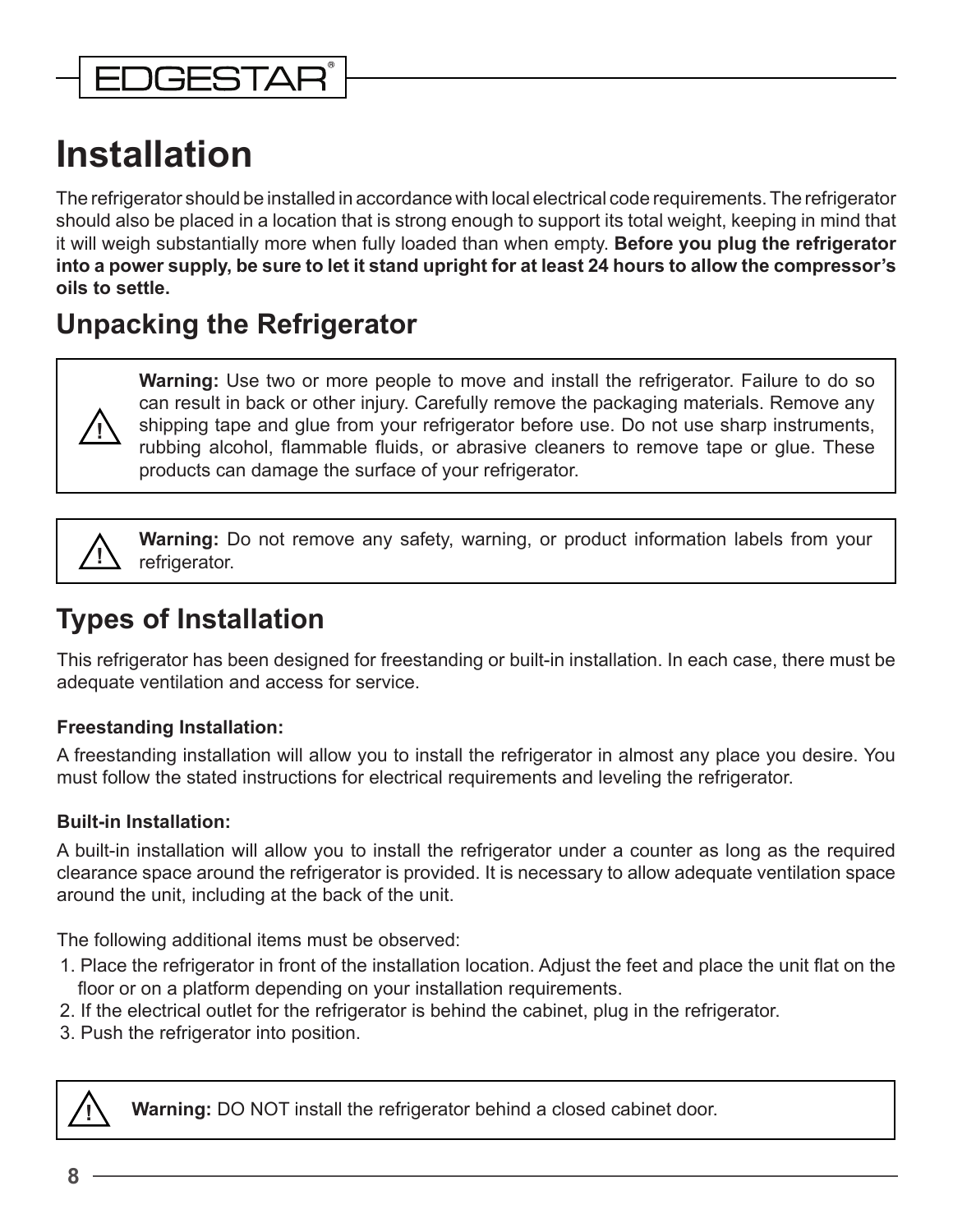#### <span id="page-8-0"></span>**Clearance Requirements**

#### **Notes:**

• Choose a location that has ambient temperatures above 50° F and below 90° F. Operation outside these temperatures may result in lowered efficiency or cause other adverse effects.

**JGESTAR** 

- This unit MUST be installed in an area protected from the elements, e.g. wind, rain, water spray or drips.
- The refrigerator should not be located next to ovens, grills, or other heat sources.
- Do not kink or pinch the power supply cord between the refrigerator and the wall or cabinet.

When installing the refrigerator under a counter, follow the recommended spacing dimensions shown.

To ensure proper service access and ventilation, allow at least 1-2" of clearance at the back,  $\frac{1}{4}$ " at the top, and  $\frac{1}{4}$ " at the sides. If the door side is against a wall, allow at least 2  $\frac{3}{8}$ " of clearance. The installation should allow the unit to be pulled forward for servicing, if necessary.

### 90 Door Swing  $1 <sub>8</sub>$ "  $24'$  $1 - 2''$   $2^3 / 8''$  $1/4"$   $\longrightarrow$   $1/4"$ 1/4"  $1 - 2''$ **Top View: Side View:**

**Note:** The refrigerator should be installed on a firm and level surface that will be able to support the entire weight of a fully loaded unit. It is important for the refrigerator to be level in order to work properly. If needed, you can adjust the height of the refrigerator by rotating the feet. See the "Leveling the Refrigerator" section.

**Note:** A standard electrical supply (115V AC only, 60 Hz), properly grounded in accordance with National Electrical Code and local codes and ordinances, is required.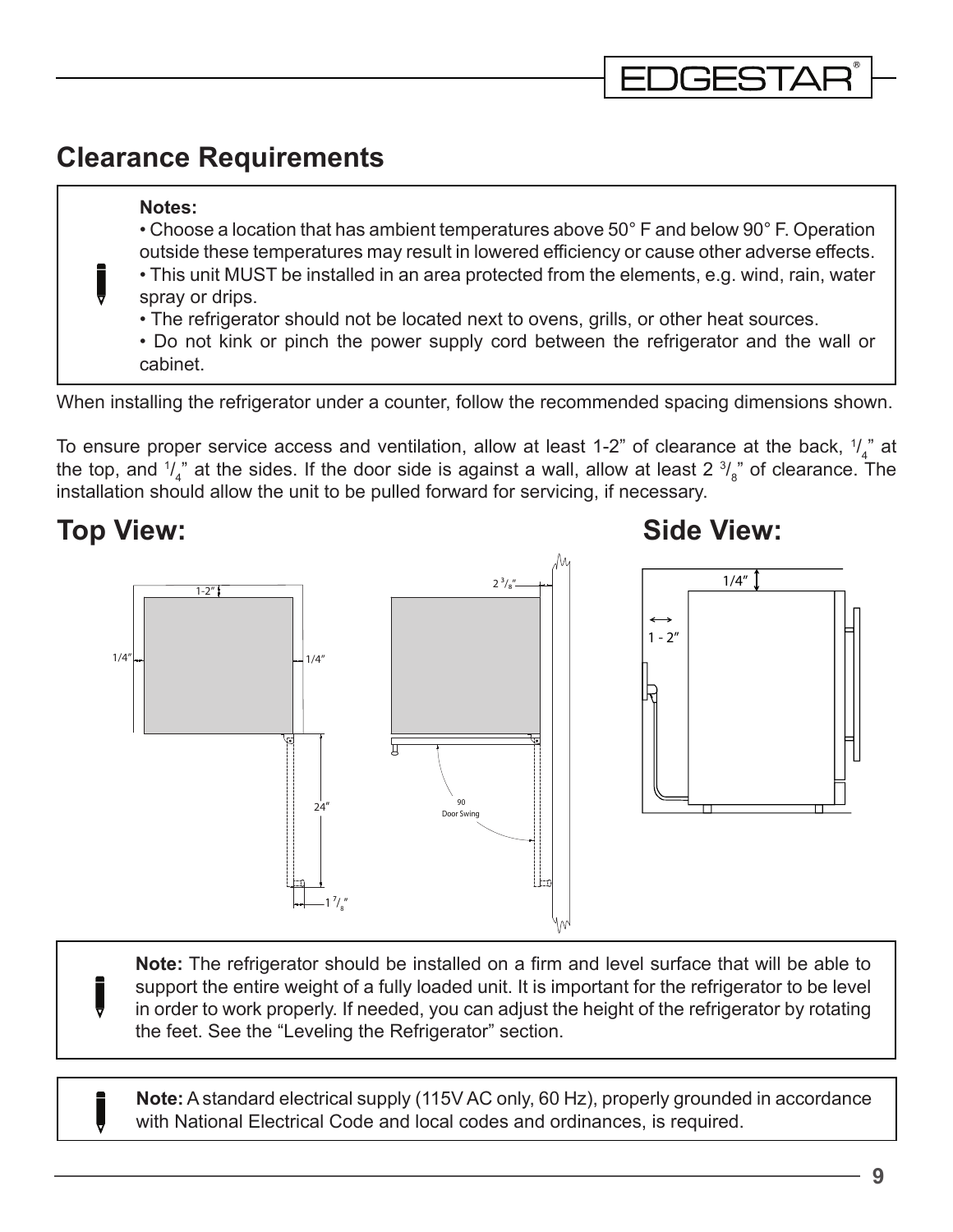### <span id="page-9-0"></span>**DGESTAR®**

#### **Electrical Requirements**

**!**

#### ELECTRIC SHOCK HAZARD!

- Plug into a grounded 3-prong outlet.
- Never remove the grounding prong from the plug.
- Never use an adapter to bypass the grounding prong.
- DO NOT use an extension cord.
- Failure to follow these instructions can result in fire, electrical shock, or death.

Before you move your Refrigerator into its final location, it is important to make sure you have the proper electrical connection:

A standard electrical supply (115 V, 60Hz), properly grounded in accordance with the National Electrical Code and local codes and ordinances is required.

It is recommended that a separate circuit, serving only your refrigerator, be provided. Use receptacles that cannot be turned off by a switch or pull chain.

The fuse (or circuit breaker) size should be 15 Amps.

#### **Recommended Grounding Method**

For your personal safety, this appliance must be grounded. It is equipped with a power supply cord that has a 3-pronged grounding plug. To minimize possible shock hazard, the cord must be plugged into a mating 3-pronged wall socket and grounded in accordance with the National Electrical Code and local codes and ordinances. If a mating wall socket is not available, it is the personal responsibility of the customer to have a properly grounded, 3-prong wall receptacle installed by a qualified electrician.

### **Leveling the Refrigerator**

It is important for the refrigerator to be level in order to work properly. It can be raised or lowered by rotating the plastic sheaths around each of the feet on the bottom of the machine. If you find that the surface is not level, rotate the feet until the refrigerator becomes level. You may need to make several adjustments to level it. We recommend using a carpenter's level to check the machine.

1. Place a carpenter's level on top of the product to see if the refrigerator is level from front to back and side to side.

2. Adjust the height of the feet as follows:

Turn the leveling feet to the right to lower that side of the refrigerator. Turn the leveling feet to the left to raise that side of the refrigerator.



**Note:** Once you are ready to install the unit in a cabinet or directly on the floor, you must adjust the feet to level the refrigerator.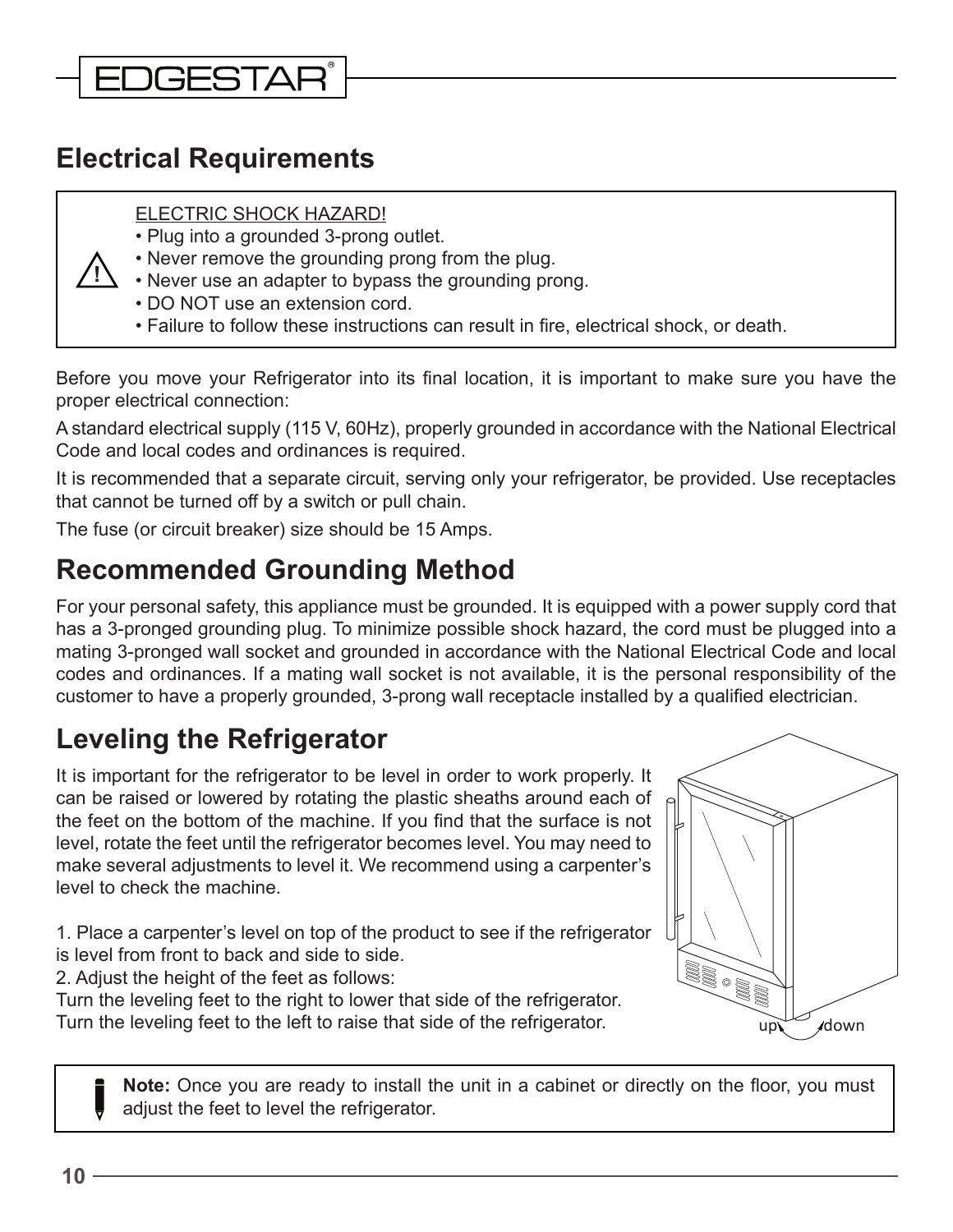#### **Installing the Door Handle**

To install the door handle:

1. Open the door and carefully pull the door gasket around the area where the handle is to be installed.

**DGESTAI** 

- 2. Carefully remove the two pre-installed decorative plugs from the front of the door.
- 3. Insert each Phillips head screw through the gasket side of the door until the screw passes through the door.
- 4. Align the handle with the screws and tighten using a Phillips head screwdriver until the handle is flush against the door frame.
- 5. Carefully press the door gasket into its original position.

**Note:** Some refrigerators do not have decorative plugs installed.

**Warning:** Do not over-tighten the screws as this may cause damage to the handle or the stainless steel door. **!**

#### **Installing the Shelves**

To prevent damaging the door gasket, make sure to open the door fully before pulling the shelves off their tracks.

- 1. Open the door completely.
- 2. Slide the shelf on the shelf track and slowly push back until it stops.
- 3. Install the plastic notches.



#### **Removing the Shelves**

- 1. Open the door completely.
- 2. If necessary, make sure you remove all the contents sitting on the shelf.
- 3. Remove both of the plastic notches with a screwdriver.
- 4. Pull the shelf forward until it is completely removed from the inner compartment.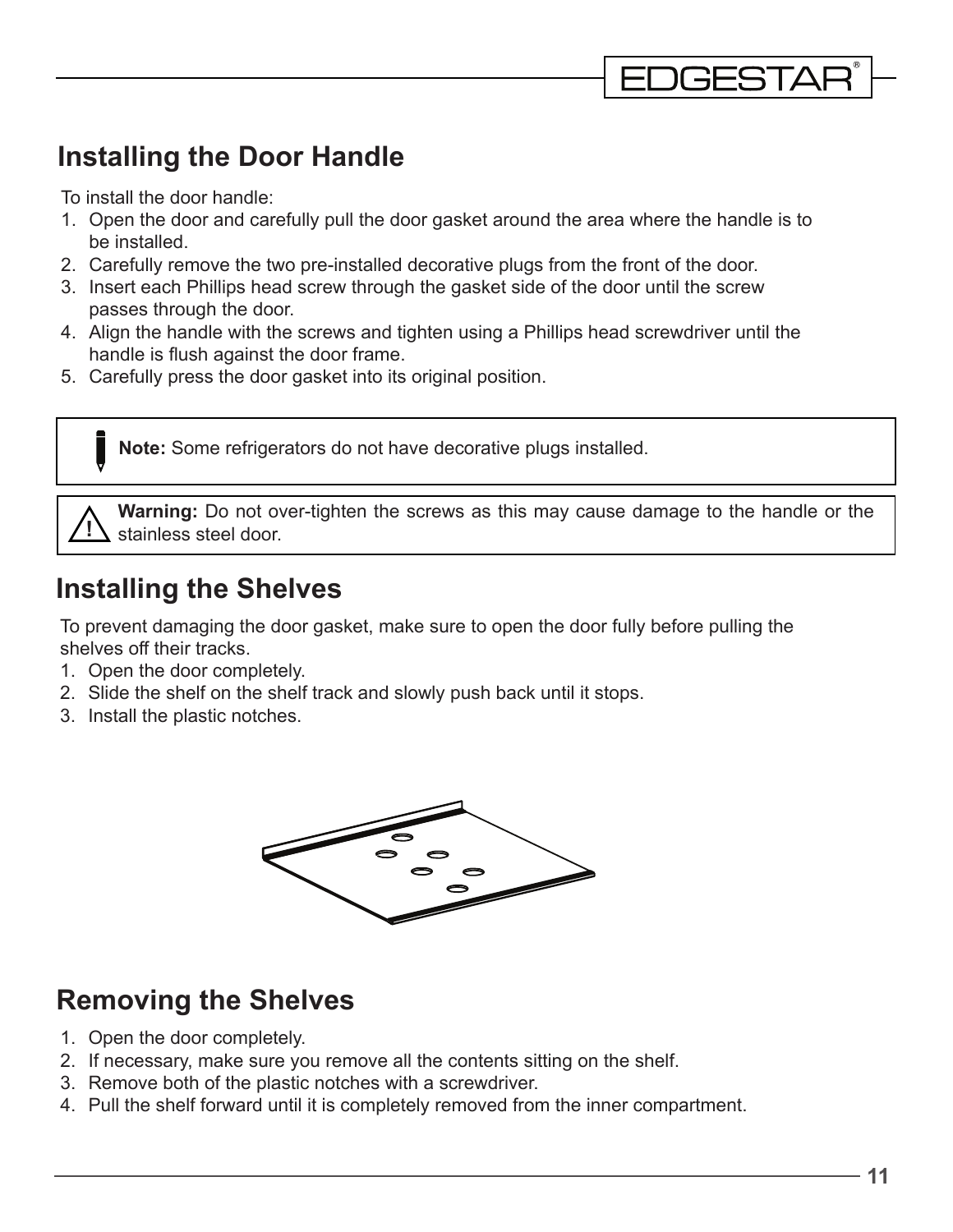### <span id="page-11-0"></span>**JGESTAR®**

#### **Reversing the Door Swing**



**Warning:** Before you begin, unplug the Refrigerator. **!**

- 1. Open the door and using a Phillips screwdriver, remove the bottom screws from the lower hinge.
- 2. Carefully slide the bottom of the door forward and down, and place it on a padded surface to prevent damage.



3. Remove the screws from the upper right hinge. Place the upper right hinge in a safe place in case you need to reverse the door in the future. Remove the plastic caps from the upper left hinge corner. Install the upper left hinge by fastening the screws through the left hinge to the cabinet. Insert the plastic caps into the upper right corner.



- 4. Remove the bushing from the lower hinge.
- 5. Remove the lower hinge and install on the bottom left side of the cabinet.



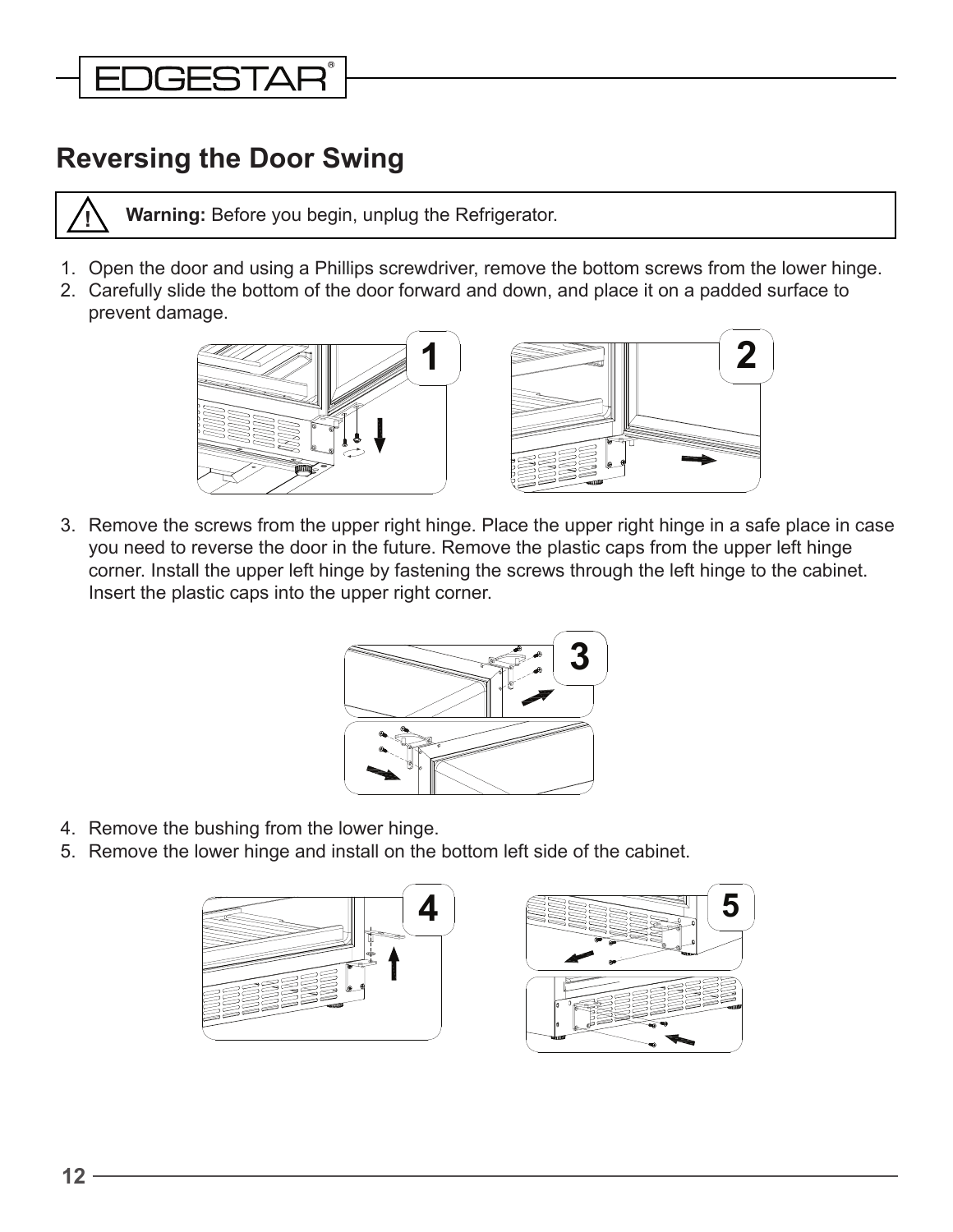

- 6. Install the bushing into the lower hinge on the bottom left support bracket. Remove the decorative screws from the left corner of the door and install and tighten them to the right corner holes. Remove the plastic cap from the top left corner of the door and insert it into the top right corner.
- 7. Carefully insert the door into the upper right corner hinge, then slide the door on top of the lower hinge and secure the door by installing the lower screws.

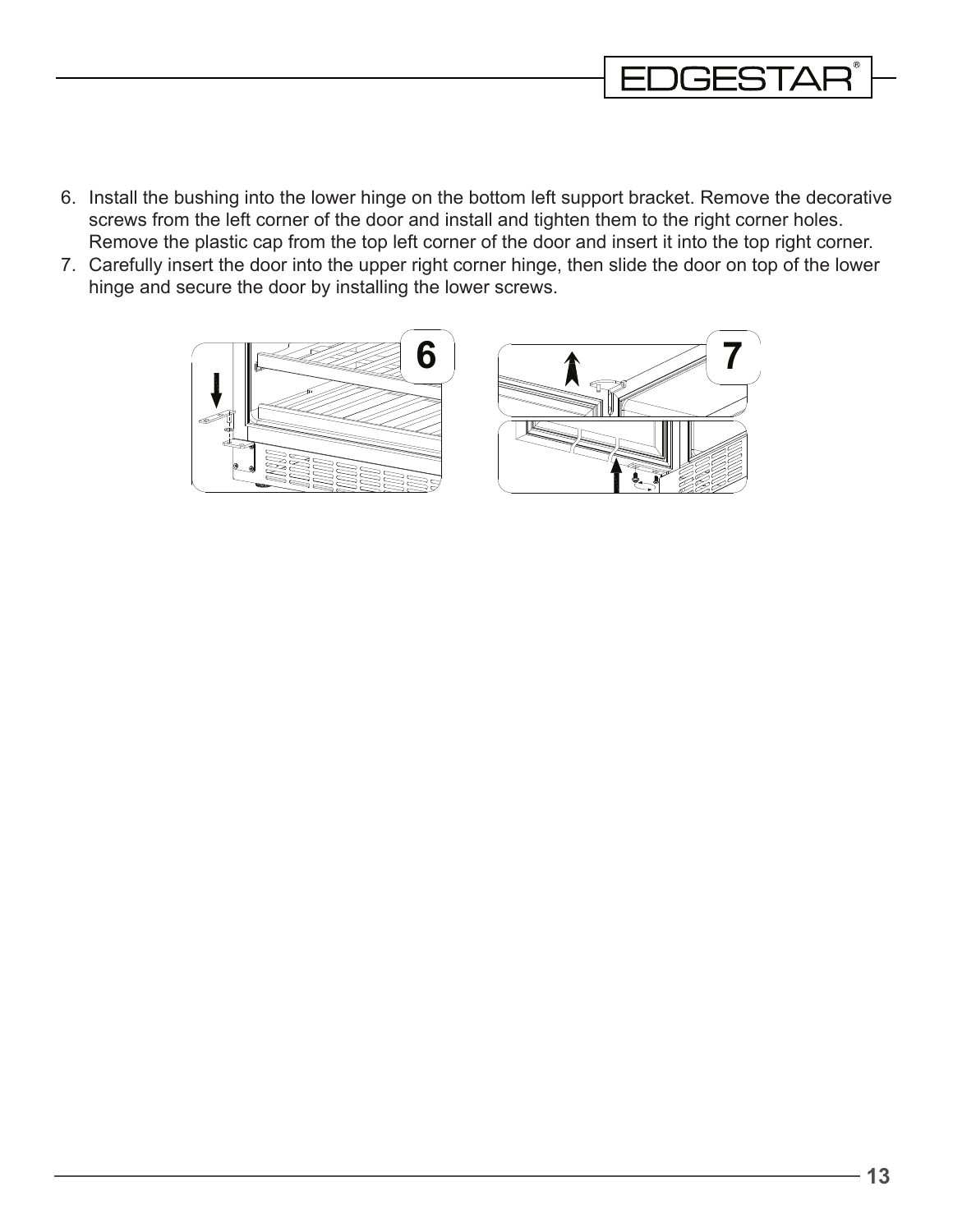## <span id="page-13-0"></span>**Operation**

### **Installation Checklist before Operation**

1. Have all packing materials and tape been removed from the interior and exterior of the refrigerator?

2. Have the installation instructions been followed, including connecting the machine to electricity? And has proper grounding been installed for the refrigerator?

3. Has the machine been leveled?

4. Is the refrigerator in a site where the ambient temperature is between 50° F and 90° F all year round?

5. Is there a clearance of at least 1- 2" at the rear, 1/4" at the top, and 1/4" at the sides for proper air circulation?

### **Using the Temperature Control Panel**



The refrigerator has a temperature range from 38°F to 65°F and will display the set temperature.

ረካ **Power Button:** Press and hold for approximately 3 seconds to turn the unit on or off.

**Up Button:** Press to increase the temperature by 1 degree increments.

**Down Button:** Press to decrease the tempreature by 1 degree increments.

**Run Light:** When lit, the unit is in cooling mode. **i**

淡 **Light Button:** Press the button to turn the inner light on or off.

**Celsius/Fahrenheit Light:** The Celcius or Fahrenheit light will be lit depending on which temperature type is being displayed. To switch between C and F press and hold both the Up and Down buttons simultaneously for approximately 3 seconds. A beep will occur and the indicator light will illuminate next to desired temperature setting.

**i**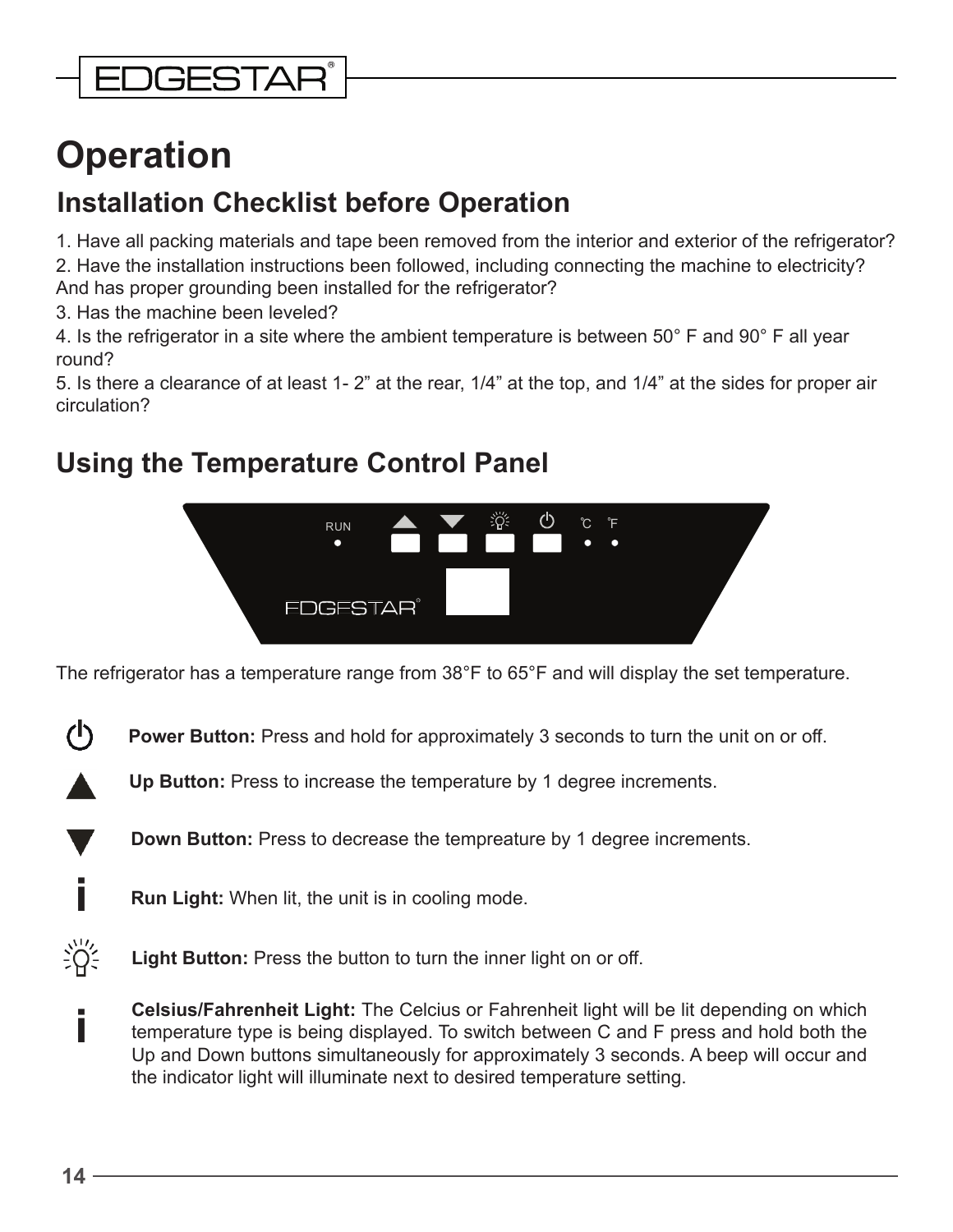<span id="page-14-0"></span>**Note:** The refrigerator is equipped with a temperature memory function. If power is suddenly lost, the previously set temperature will be saved and the Refrigerator will return to this setting once power is restored. Allow at least 24 hours before storing your items to allow the setting temperature to be reached.

**DGESTAR** 

**Caution:** If you turned the unit off, please wait at least 5 minutes before turning it back on. **!**

#### **Normal Sounds**

Your new refrigerator may make noise during normal operation. Most of these sounds are normal. Hard surfaces like the floor and walls can make sounds seem louder than they actually are.

#### **The following describes several sounds you may hear and what may be making them:**

- Rattling noises may come from the flow of the refrigerant or the water line. Items stored on top of the refrigerator can also make noises.
- The high efficiency compressor may make a pulsating or high-pitched sound.
- Water running from the evaporator to the water bin may make a splashing sound.
- As each cycle ends, you may hear a gurgling sound due to the refrigerant flowing in your refrigerator.
- You may hear air being forced over the condenser by the condenser fan.

#### **Temperature Alarm**

If the interior temperature is higher than 73°F (23°C), "HI" is shown on the temperature control panel and the temperature alarm will sound continuously after one (1) hour. This indicates that the inner temperature is too high. If the inner temperature is lower than 28°F (-2°C), "LO" is shown on the temperature display panel and the temperature alarm will sound continuously after fifteen minutes. If one of these situations occurs please reference the troubleshooting section found in this manual or contact EdgeStar for support.

### **Door Ajar Alarm**

This refrigerator includes a door ajar alarm, which will sound if one of the doors is open for more than five (5) minutes. Leaving the door open for extended periods of time will cause poor cooling performance and may shorten the life of the refrigerator. Keep the doors closed as frequently as possible.



#### **Warning:**

- Do not touch the power plug when your hands are wet.
- Never unplug the unit by pulling on the cord.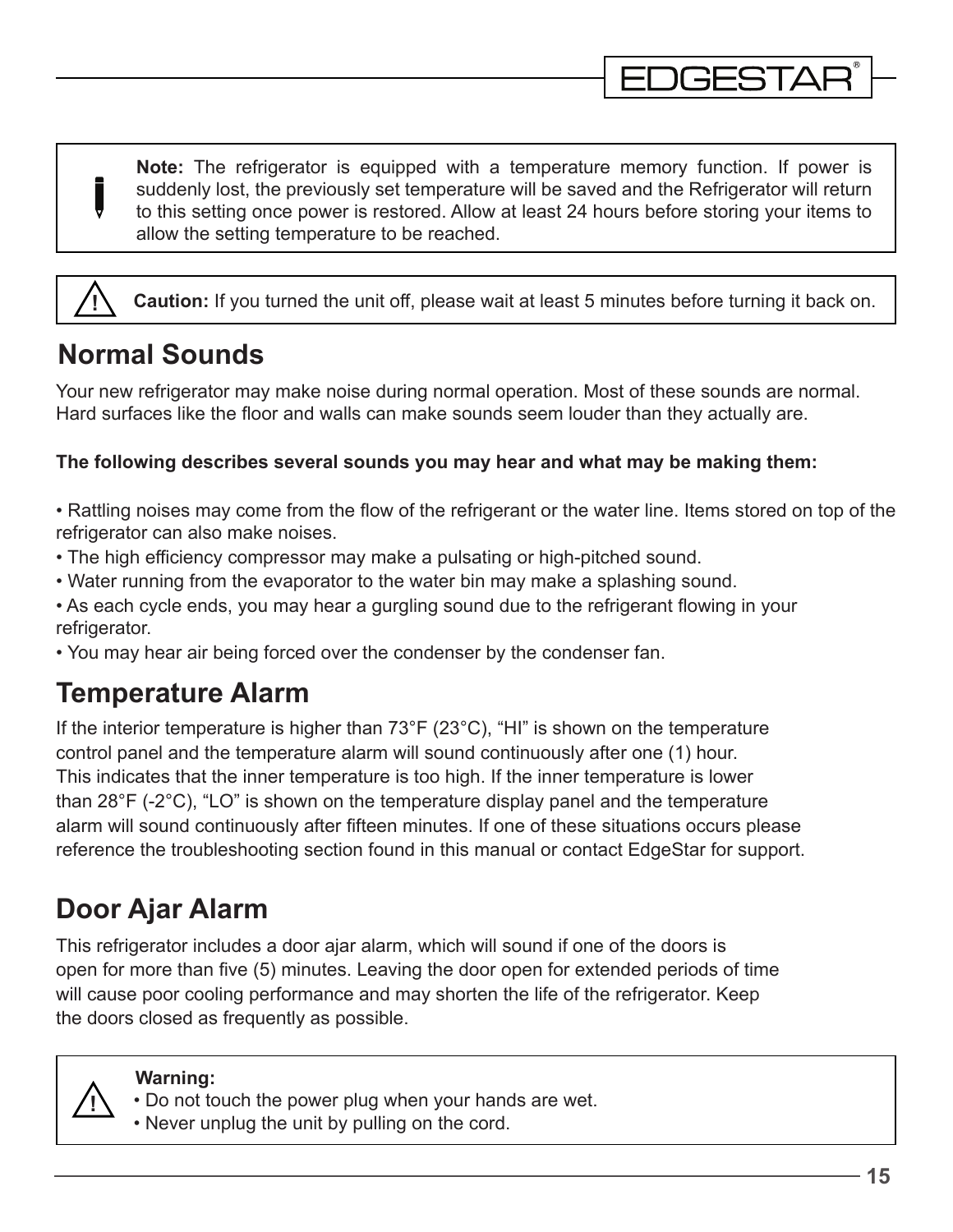### <span id="page-15-0"></span>**JGESTAF**

### **Defrosting**

Note that under most refrigerating settings, the unit will automatically defrost in most ambient conditions. However, on colder settings, some frost may build up. Additionally, the more humid the ambient conditions, the more frost may build up. Keep the door closed as much as possible and avoid opening the door unnecessarily to minimize frost build-up. If frost is preventing the door from closing properly, you may need to power the unit off until the frost melts. Use a soft absorbent towel to dry the unit.



**! Warning:** Never attempt to remove frost with a sharp object!

### **Preparing the Refrigerator for Storage**

If the refrigerator will not be used for a long time, or is to be moved to another place, it will be necessary to defrost the unit and dry the interior.

1. Disconnect the Refrigerator from the power supply by removing the power plug from the wall socket.

2. Leave the door open to allow for air circulation and to prevent mold, mildew, and unpleasant smells.

**Caution:** Store the unit out of reach from children. If you have children, you may want to take precautions such as removing the door to prevent a child from being trapped inside. **!**

## **Cleaning and Maintenance**

Periodic cleaning and proper maintenance will ensure efficiency, top performance, and long life.

### **Exterior Cleaning**

The door and cabinet may be cleaned with a mild detergent or hand soap mixed with warm water. Do not use solvent based or abrasive cleaners. Use a soft sponge and rinse with clean water. Wipe with a soft clean towel to prevent water spotting. If the door panel is stainless steel, it can discolor when exposed to chlorine gas and moisture. Clean stainless steel using a cloth dampened with a mild detergent and warm water solution. Never use an abrasive or caustic cleaning agent.

### **Interior Cleaning**

The refrigerator's interior should be cleaned occasionally.

- 1. Disconnect power to the unit.
- 2. Open the door and remove the contents and shelves.
- 3. Wait until the unit defrosts.
- 4. With a clean cloth, wipe down the interior of the unit.
- 5. Reinsert the shelves and items.
- 6. Reconnect power to the unit.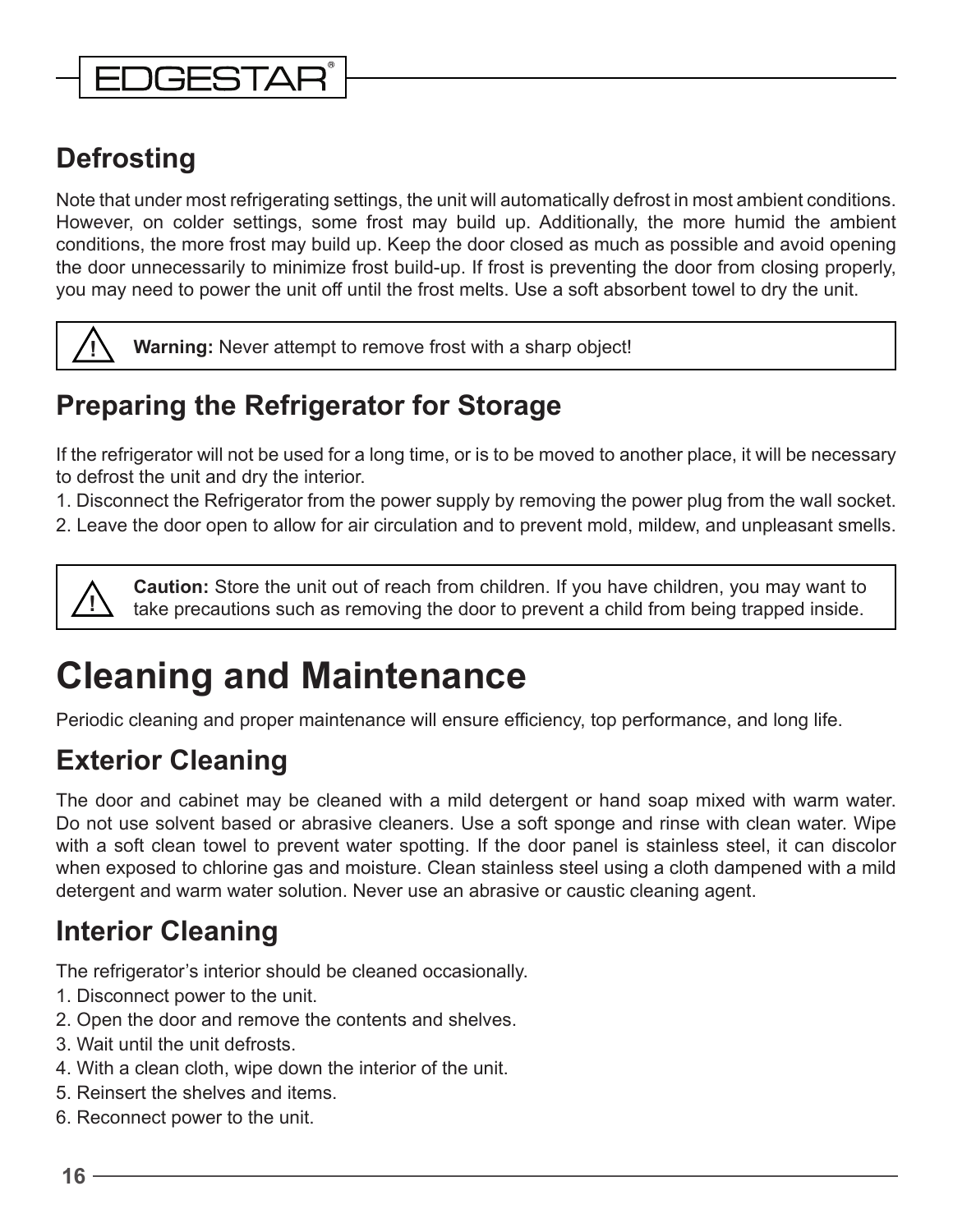## <span id="page-16-0"></span>**Troubleshooting**

#### **Before Calling for Help:**

If the unit appears to be malfunctioning, read through the "Operation" section of this manual first. If the problem persists, check the Troubleshooting Guide below and on the following page. The problem may be something that can easily be solved or explained.

| <b>Symptoms</b>                                                | <b>Possible Causes</b>                                                            | <b>Solutions</b>                                                                                                               |
|----------------------------------------------------------------|-----------------------------------------------------------------------------------|--------------------------------------------------------------------------------------------------------------------------------|
| The refrigerator turns on and<br>off frequently.               | The room temperature<br>is higher than the<br>recommended ambient<br>environment. | Run the refrigerator at the appropriate<br>ambient temperature.                                                                |
|                                                                | The door is being opened<br>too often.                                            | Minimize the number of times the door<br>is opened.                                                                            |
|                                                                | The door is not completely<br>closed.                                             | Make sure the door is completely<br>closed.                                                                                    |
|                                                                | The door gasket is not<br>sealing properly.                                       | Make sure the door gasket is sealing<br>properly.                                                                              |
|                                                                | The refrigerator does<br>not have the suggested<br>ventilation.                   | Read and follow the "Installation<br>Clearance Requirements" section.                                                          |
| The refrigerator does not<br>turn on.                          | There is a power failure.                                                         | Ensure that the refrigerator is plugged<br>in and the power outlet has power.                                                  |
|                                                                | The refrigerator is not<br>plugged in.                                            | Plug the unit in to a power outlet that<br>has sufficient amperage.                                                            |
|                                                                | A house fuse has blown or<br>the circuit breaker is tripped.                      | Replace the broken fuse in your fuse<br>box or reset the breaker.                                                              |
| The refrigerator will<br>not reach the desired<br>temperature. | The refrigerator is placed too<br>close to a heat source.                         | Keep the refrigerator away from direct<br>sunlight or other heat sources.                                                      |
|                                                                | The refrigerator does not<br>have sufficient ventilation.                         | Read and follow the "Installation<br>Clearance Requirements" section.                                                          |
|                                                                | The door is opened too<br>frequently or for a long<br>period of time.             | Close the door tightly and do not open<br>the door too frequently or for a long<br>period of time.                             |
| The refrigerator is making<br>strange noises.                  | Certain sounds are normal.                                                        | Read the "Normal Sounds" section.                                                                                              |
|                                                                | The unit is not level or is<br>touching another appliance.                        | Check to make sure that the<br>refrigerator is level, and that it is not<br>in contact with another appliance or<br>furniture. |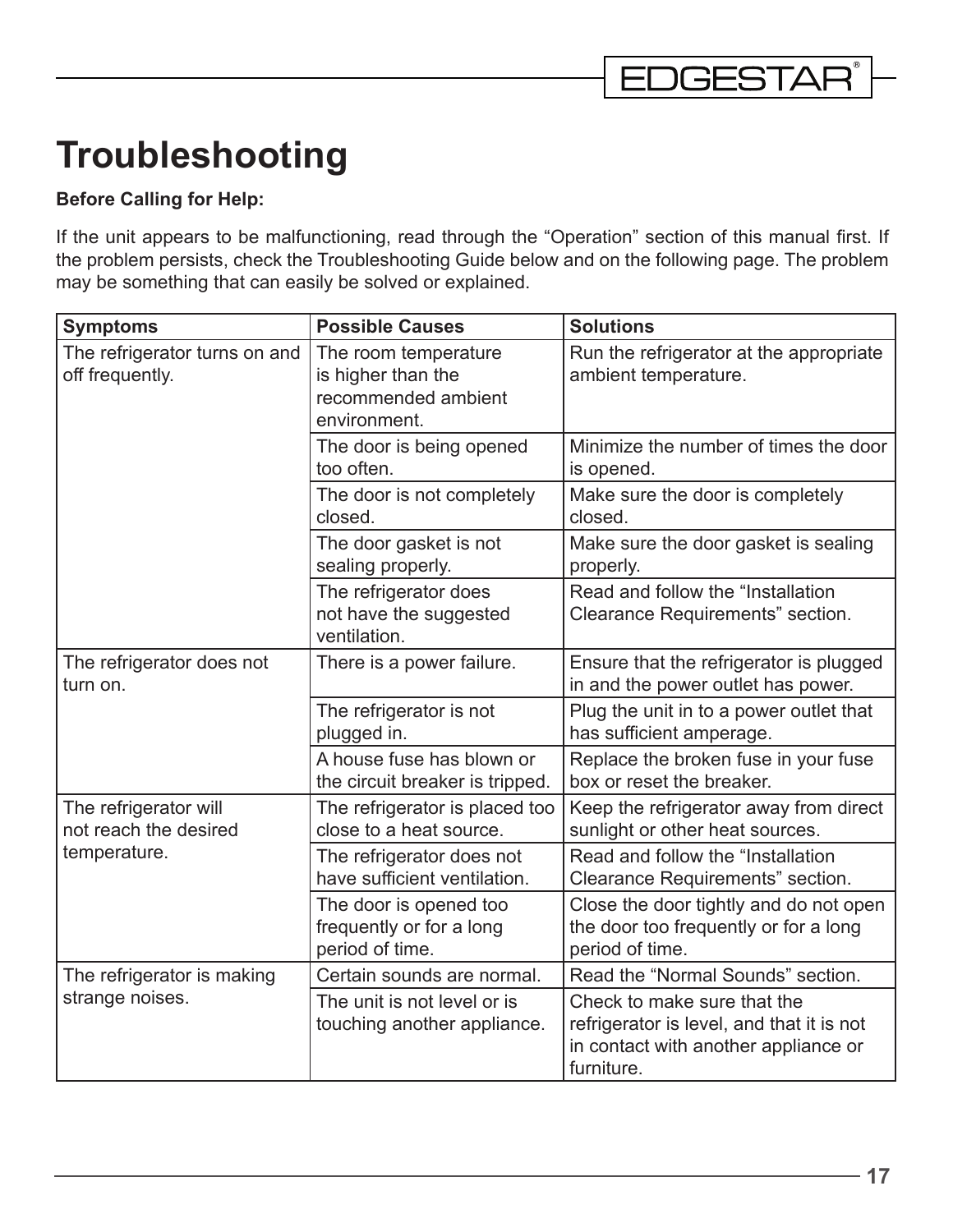## $\left\lfloor\text{\texttt{EDGESTAR}}\right\rfloor$

 $\overline{\phantom{0}}$ 

| <b>Symptoms</b>                                 | <b>Possible Causes</b>                         | <b>Solutions</b>                                                                                                                                          |  |
|-------------------------------------------------|------------------------------------------------|-----------------------------------------------------------------------------------------------------------------------------------------------------------|--|
| The body of the refrigerator<br>is electrified. | The unit is not grounded<br>properly.          | Contact your local electrician to test<br>your electrical grounding system.                                                                               |  |
| Frost is forming in the                         | The environment is humid.                      | Manual defrosting is required; unplug                                                                                                                     |  |
| refrigerator.                                   | The ambient temperature is<br>too low.         | the unit to allow the frost to melt. If<br>frost builds up frequently, you can                                                                            |  |
|                                                 | The door gasket is not<br>installed properly.  | move the unit to a location with a<br>warmer temperature, minimize the<br>number of times you open the door, or<br>check the door gasket for a good seal. |  |
|                                                 | The door is being opened<br>too frequently.    |                                                                                                                                                           |  |
| The door will not shut<br>properly.             | The refrigerator is not level.                 | Make sure the refrigerator is on a level<br>surface.                                                                                                      |  |
|                                                 | The door gasket is dirty.                      | Clean the door gasket.                                                                                                                                    |  |
|                                                 | The door gasket is not<br>installed correctly. | Make sure the door gasket is correctly<br>installed.                                                                                                      |  |
|                                                 | The shelves are incorrectly<br>installed.      | Install the shelves correctly.                                                                                                                            |  |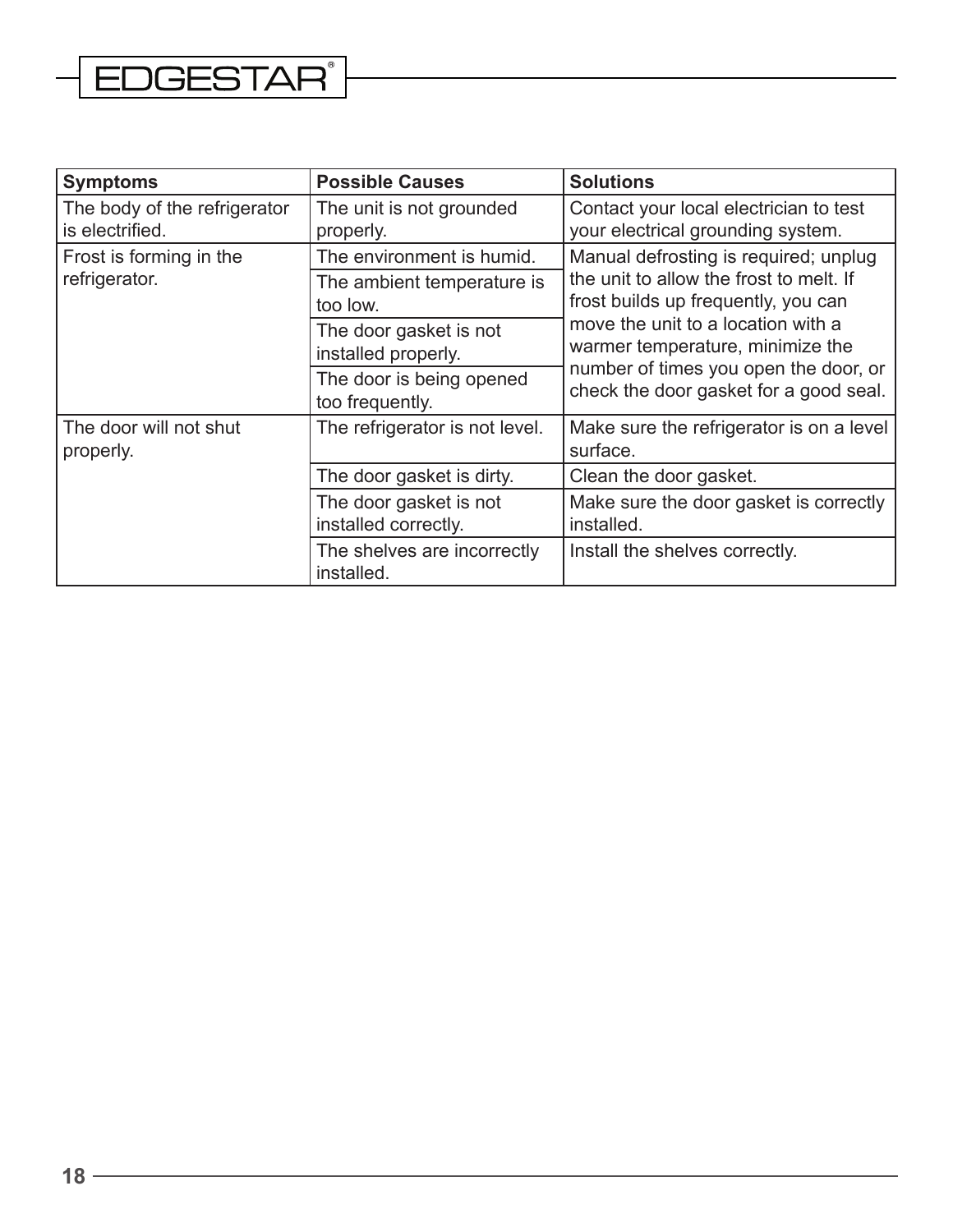## <span id="page-18-0"></span>**Specifications**

ı

**Note:** Technical data and performance information are provided for reference only. Specifications are subject to change. Check the rating label on the refrigerator for the most accurate information.

| <b>Product Type</b>      | <b>Beverage Refrigerator</b>                            |
|--------------------------|---------------------------------------------------------|
| Model                    | <b>CBR1502SG</b>                                        |
| Voltage / Frequency      | AC 115V~60Hz                                            |
| Amperage                 | 1.5                                                     |
| Color                    | <b>Black Cabinet; Stainless Steel Door</b>              |
| Refrigerant              | <b>R600a</b>                                            |
| <b>Storage Capacity</b>  | 142 Cans                                                |
| Temperature Range        | 38°F - 65°F                                             |
| <b>Dimensions</b>        | 33 $\frac{1}{2}$ x 23 $\frac{1}{2}$ x 24 $\frac{5}{16}$ |
| (Height x Width x Depth) |                                                         |

**Note:** The refrigerator can store 142 standard 12 oz cans.

**Note:** The depth indicated includes the product handle. Depth without the handle is 22  $\frac{1}{2}$ .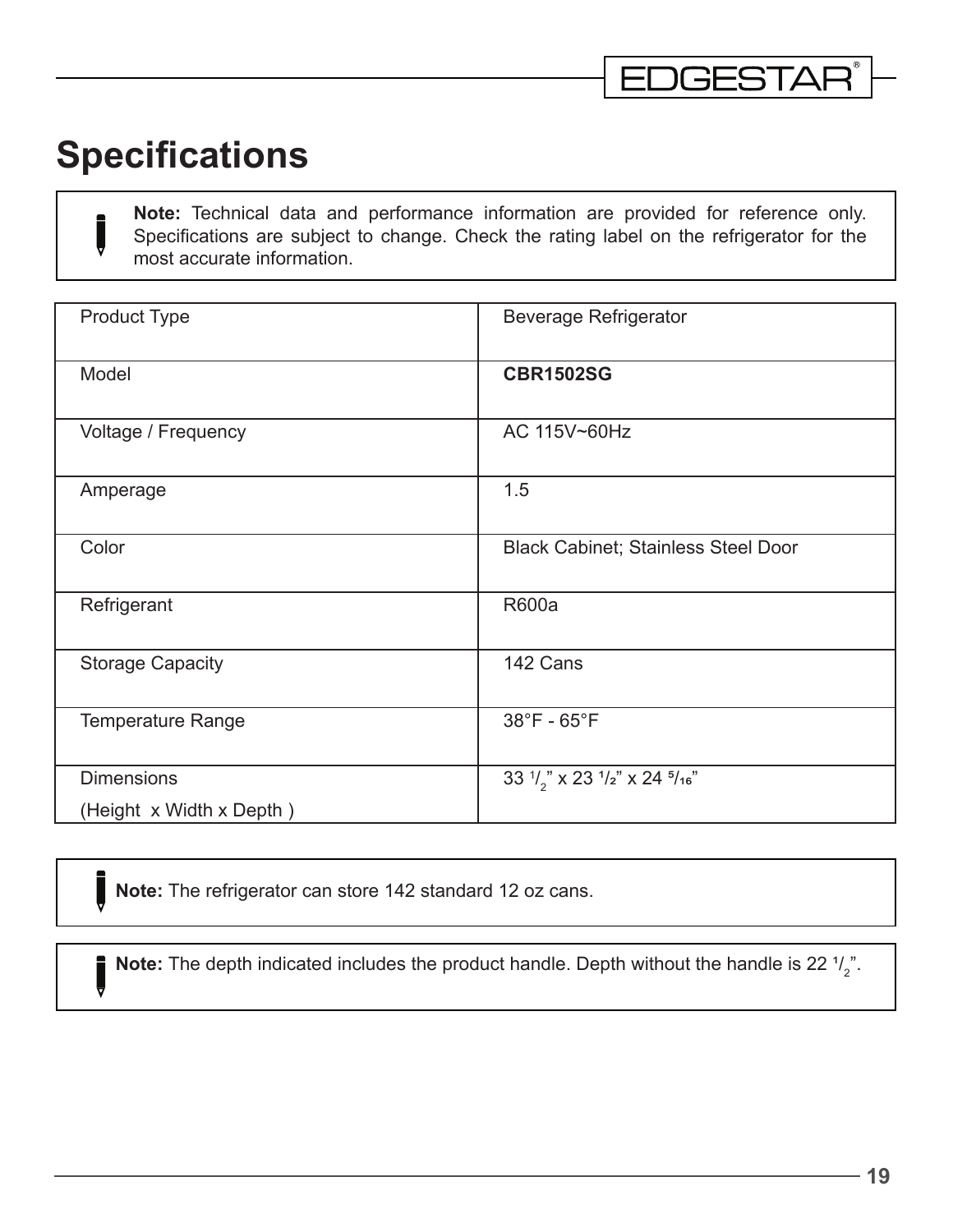## <span id="page-19-0"></span>**EdgeStar Limited Warranty**

#### **One (1) Year Parts & One (1) Year Labor**

This product is warranted by EdgeStar and is subject to any conditions set forth as follows:

#### **WHAT IS COVERED:**

LABOR: For a period of ONE (1) YEAR from the date of original purchase, labor will be performed free of charge at an authorized EdgeStar repair facility. At its option, EdgeStar will repair the product with new or remanufactured parts, or exchange the defective product with a new, refurbished, or remanufactured product. If a product is replaced, it will carry the remaining warranty of the original product. After the one (1) year period, EdgeStar will no longer be responsible for labor charges incurred. All defective products and parts covered by this warranty will be repaired or replaced on a mail-in basis to an EdgeStar authorized repair facility.

PARTS: For a period of ONE (1) YEAR from the date of original purchase, EdgeStar will supply new, rebuilt, or refurbished parts free of charge. EdgeStar may request a defective part be returned in exchange for the replacement part. All replacement parts or products will be new, remanufactured, or refurbished. All products and parts replaced by EdgeStar under warranty service become the property of EdgeStar.

This warranty applies to the original purchaser only, and only covers defects in workmanship experienced during operation of the product under normal service, maintenance, and usage conditions. This warranty applies to the purchase and use of this product in residential settings within the contiguous United States of America.

#### **WHAT IS NOT COVERED- The following limitations apply to the coverage of this warranty. This warranty does not cover:**

• Labor charges for installation, setup or training to use the product.

• Shipping damage, and any damage caused by improper packaging for shipment to an authorized service center, and any damaged caused by improper voltage or any other misuse, including abnormal service, handling, or usage.

- Cosmetic damage such as scratches and dents.
- Normal wear and tear on parts or replacement of parts designed to be replaced, e.g. filters, cartridges, batteries.
- Service trips to deliver, pick-up, or repair, install the product, or to instruct in proper usage of the product.

• Damages or operating problems resulting from misuse, abuse, operation outside environmental specifications, uses contrary to instructions provided in the owner's manual, accidents, acts of God, vermin, fire, flood, improper installation, unauthorized service, maintenance negligence, unauthorized installation or modification, or rental or commercial use.

- Labor, service transportation, and shipping charges incurred 91 days or more after the date of original purchase.
- The use of EdgeStar products in commercial or rental settings.
- Optional accessories, attachments, and appearance items.
- Products that have been modified to perform outside of specifications without the prior written permission of EdgeStar.
- Products lost in shipment, or theft.
- Products sold AS IS or from an unauthorized reseller.
- Products that have had their serial numbers removed or defaced. Products with serial numbers that have been invalidated.
- Damage to personal property from use of product.
- Replacement of repair of household fuses, circuit breakers, wiring, or plumbing.

**OBTAINING WARRANTY SERVICE:** If you believe your product is defective, contact EdgeStar Customer Support for

troubleshooting assistance and warranty service at www.edgestar.com or call 1-866-319-5473. Before contacting Customer Support you are required to have your model number, serial number, and proof of purchase available upon request. Once an EdgeStar authorized representative has confirmed that your product is defective and eligible for warranty service, the product must be returned to an EdgeStar authorized repair facility. EdgeStar is not responsible for damage resulting from shipper mishandling or improper packaging. Do not return a defective product to the place of purchase. Products received without a return authorization number will be refused.

THIS WARRANTY IS IN LIEU OF ANY OTHER WARRANTY, EXPRESS OR IMPLIED, INCLUDING WITHOUT LIMITATION, ANY WARRANTY OF MERCHANTABILITY OR FITNESS FOR A PARTICULAR PURPOSE. TO THE EXTENT ANY IMPLIED WARRANTY IS REQUIRED BY LAW, IT IS LIMITED IN DURATION TO THE EXPRESS WARRANTY PERIOD ABOVE. NEITHER THE MANUFACTURER NOR ITS DISTRIBUTORS SHALL BE LIABLE FOR ANY INCIDENTAL, CONSEQUENTIAL, INDIRECT, SPECIAL, OR PUNITIVE DAMAGES OF ANY NATURE, INCLUDING WITHOUT LIMITATION, LOST REVENUES OR PROFITS, OR ANY OTHER DAMAGE WHETHER BASED IN CONTRACT, TORT, OR OTHERWISE. IN NO EVENT AND UNDER NO CIRCUMSTANCE OF ANY TYPE OR KIND SHALL THE SELLER, MANUFACTURER AND/OR DISTRIBUTOR BE LIABLE FOR ANY REASON, UNDER ANY THEORY, FOR MORE THAN THE BASIC COST OF THE PRODUCT TO THE PURCHASER OR END USER. SOME STATES DO NOT ALLOW THE EXCLUSION OF INCIDENTAL OR CONSEQUENTIAL DAMAGES, SO THE ABOVE EXCLUSION MAY NOT APPLY TO YOU. THIS WARRANTY GIVES YOU SPECIFIC LEGAL RIGHTS. YOU MAY HAVE OTHER RIGHTS THAT VARY FROM STATE TO STATE.